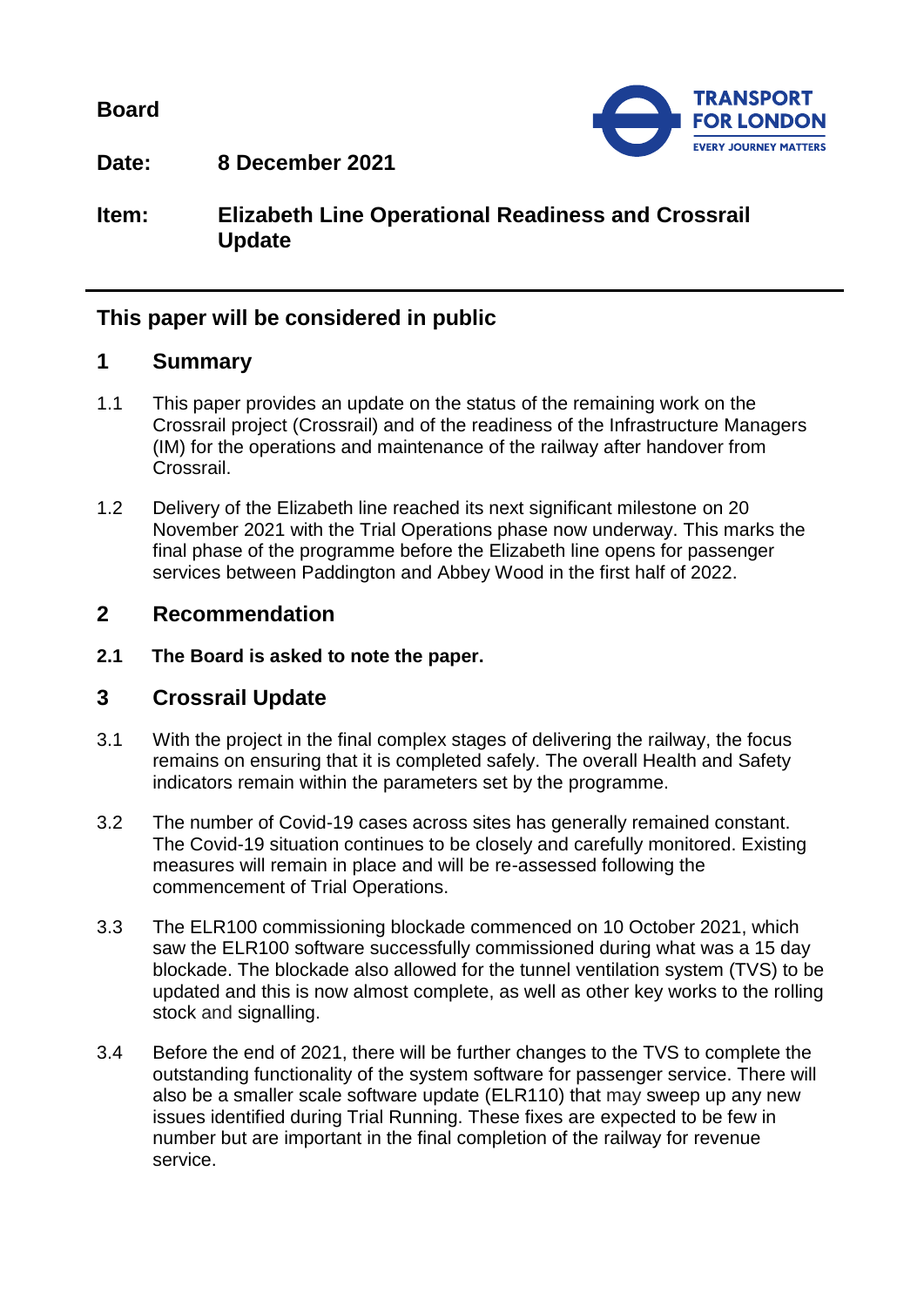- 3.5 On 20 November 2021, the programme entered into Trial Operations that involves operational exercises to ensure the safety and reliability of the railway for public use and to fully test the timetables. More than 150 scenarios will be carried out over the coming months to ensure the readiness of the railway for passenger service. These include exercises to make sure that all systems and procedures work effectively and staff can respond to incidents, including customers being unwell or signal failures.
- 3.6 In the new year, a series of more complex exercises will include evacuations of trains and stations using thousands of staff. The final step will see a period of 'shadow running', operating timetabled services ahead of the Elizabeth line opening.
- 3.7 It will take several months to complete this final phase. The Elizabeth line is an immensely complex railway and Trial Operations will continue until it is clear that it can operate at the highest levels of safety and reliability before the start of passenger services. Only then will a specific opening date for the railway be announced. Trial Operations will also see a number of organisations, including Transport for London, MTR Elizabeth line, Network Rail and the emergency services all working together to respond to the trial scenarios.
- 3.8 The central section stations are now at an advanced stage, with eight out of the 10 now under the care of TfL and ready to support Trial Operations. Tier 1 contractors are beginning to demobilise from site. To date, Tier 1 contractors from Farringdon, Tottenham Court Road and Woolwich stations have started the demobilisation process, along with those at Paddington and Liverpool Street stations.
- 3.9 The next station to be transferred to TfL is Canary Wharf. Final modifications to the safety systems are being carried out and it is expected to be transferred by the end of 2021.
- 3.10 Bond Street station achieved its readiness to support Trial Operations on 8 October 2021. This is a significant milestone for the station and for the wider programme. The team at Bond Street are now working on a plan to get the earliest opening date for the station. The possession of the oversite development and urban realm has also recently been handed to the developer.
- 3.11 Following the completion of station works at Hayes & Harlington in September 2021, Network Rail's station enhancement works on the west are largely complete. A significant benefit of these works is that passengers are now able to make step-free journeys across TfL Rail between Paddington, Reading and Heathrow.
- 3.12 Enhanced station upgrade works are progressing in the east at Ilford and Romford. The glass façade is now complete at Ilford and lift cars also installed at both sites. The target for entry into service of the new station buildings is February 2022 and Network Rail continues to monitor this to drive performance.